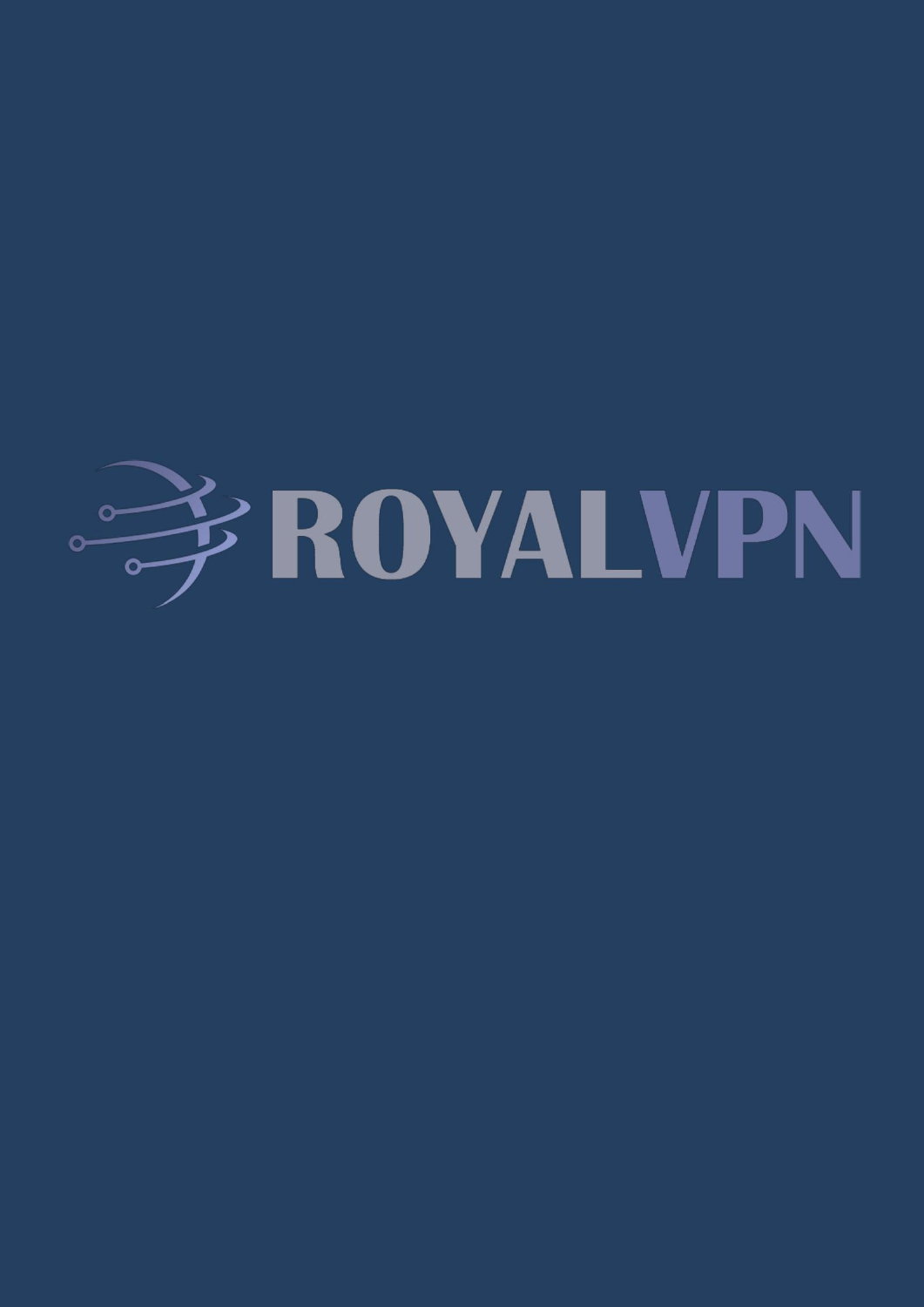#### **Introduction**

Bitcoin is a real breakthrough in the field of computer science, which relies on 40 years of work in the field of cryptography of thousands of researchers around the world. David Chaum, Stefan Brands, Adam Back, Wei Dai, Nick Szabo, Hal Finney and of course mysterious Satoshi Nakamoto - they all contributed to the creation of the first of their kind a digital financial asset that was created by cryptography - a science that studies methods of ensuring confidentiality, authentication, encryption, and data integrity.

In fact, Bitcoin can perform the main functions of any fiat currency (dollar, rouble, yuan), while it does not have a single center, which, if necessary, could would collapse the entire system, or print additional unnecessary pieces of paper to no one.

### **Decentralization**

In 2015, the world saw Ethereum - a unique digital platform for creating decentralized online blockchain services running on smart contracts, computer programs that automatically check the terms of the contract and fulfill the obligations specified in it. Ethereum can perform almost any task: move values to any distances in any quantities (normal transactions from point A to point B), developers can use the Ethereum network to run dApps and issuance of ERC-20 tokens (own token running on the mother blockchain), and program almost any tasks using smart contracts.

It is safe to say that the current crypto world works on key solutions from Bitcoin and Ethereum. But time is not worth it. Already there are dozens of new very fast blockchains that took as the basis the development of Satoshi Nakamoto and Buterin and optimized them for their needs. But the fact is that the crypto industry now at the 1995 Internet level - there are main solutions, but there is no mass.

# **Crypto Industry Problems**

"Imaginary anonymity. Most even the most experienced crypto users think that digital assets provide complete anonymity. This is not true. Technically, everyone can track the operation on a specific wallet, but won't know who he belongs to. However, it is only worth matching the IP address and wallet number, so immediately the entire history of operations is deanonymized and it will be possible with easy to restore its entire history. This, for example, is done by the service Chainalysis.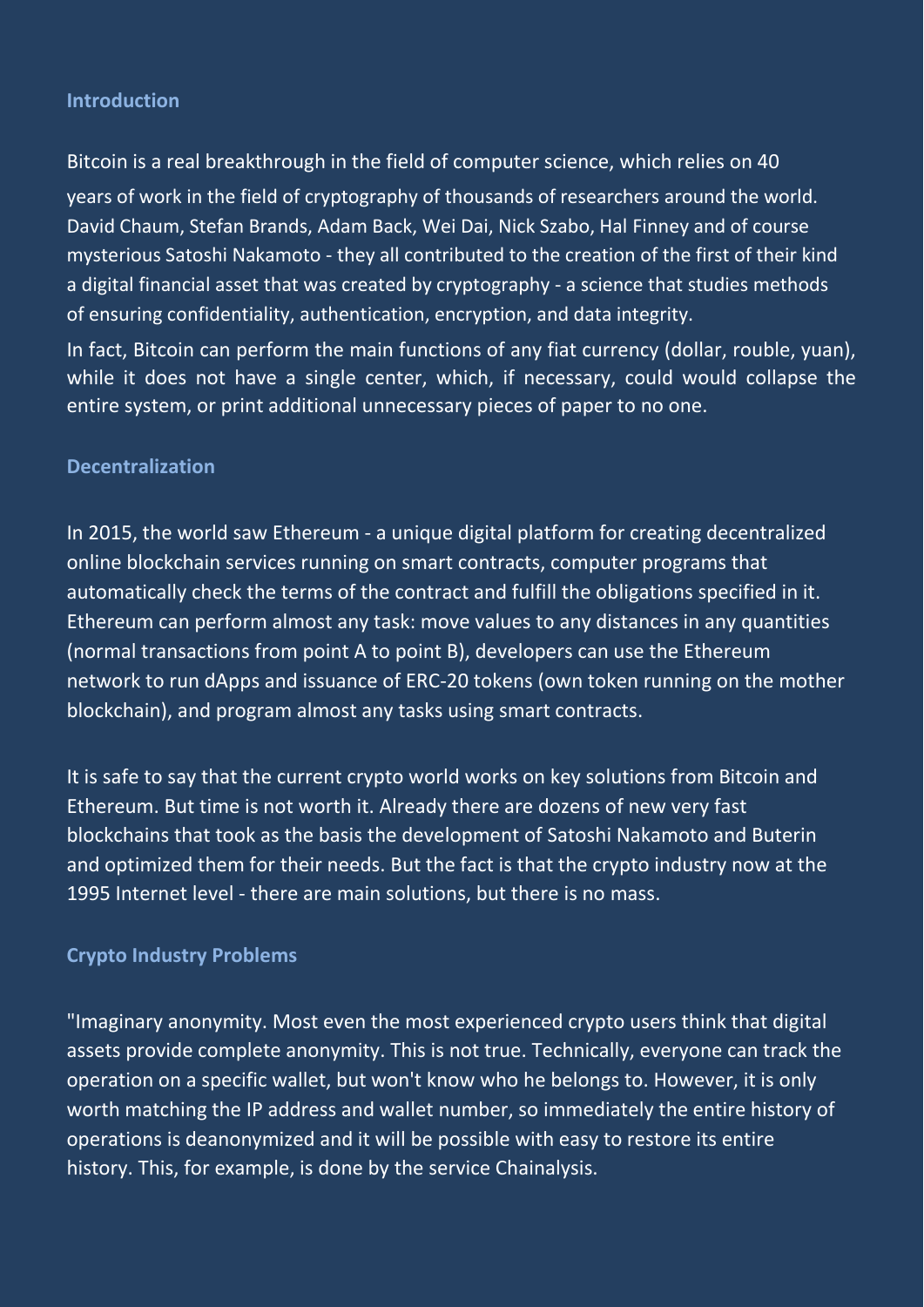- Complexity of use. Let's be realistic: a simple person using cryptocurrencies is very difficult. New user must register (or download) minimum 1 wallet (usually multiple), pass registration on the exchange, and in most cases identity verification is necessary,

after all, without this it is difficult to buy cryptocurrency for fiat funds. New User should be able to buy or sell cryptocurrency in two clicks.

In addition to complex manipulations with the creation of new accounts and wallets, a person should study what addresses are, how to translate and where to click. Agree, there is nothing easy here.

- There are no ready-made business solutions. Large companies do not want to mess with by introducing blockchain into their business, they need a ready-made solution that they just will be purchased and twisted to their platforms in two clicks. Therefore, even the newest blockchains such as Polkadot or Solana are only platforms at the protocols that are not yet suitable for corporations.

- Lack of multifunctionality. Every crypto user for once thought: When they finally create an application that will accommodate everything, from crypto wallet, exchange, to the ability to use a regular browser and search engine, while completely anonymous. There is no such thing.

- Legal regime of cryptocurrencies. In most countries, cryptocurrency regulation is in limbo: some states prohibit, others stimulate, and others do not take digital assets for granted at all.

Any company that works in the crypto industry does not know what will happen even tomorrow.

# **Royal Family**

With universal tools, the Royal Family ecosystem will solve everything the above issues and will include:

- RoyalVPN service for safe and anonymous Internet access from any points of the world. It is now available for use as a mobilephones and computers.
- RoyalDNS service, increases anonymity of Internet connection at the expense of encrypting DNS queries.
- Royal Blockchain a phantom multi blockchain on which everyone will work ecosystem services.
- RoyalWallet. A non-casual mobile and PC wallet that allows you to safely send, receive, and store tokens and coins that work on different blockchains.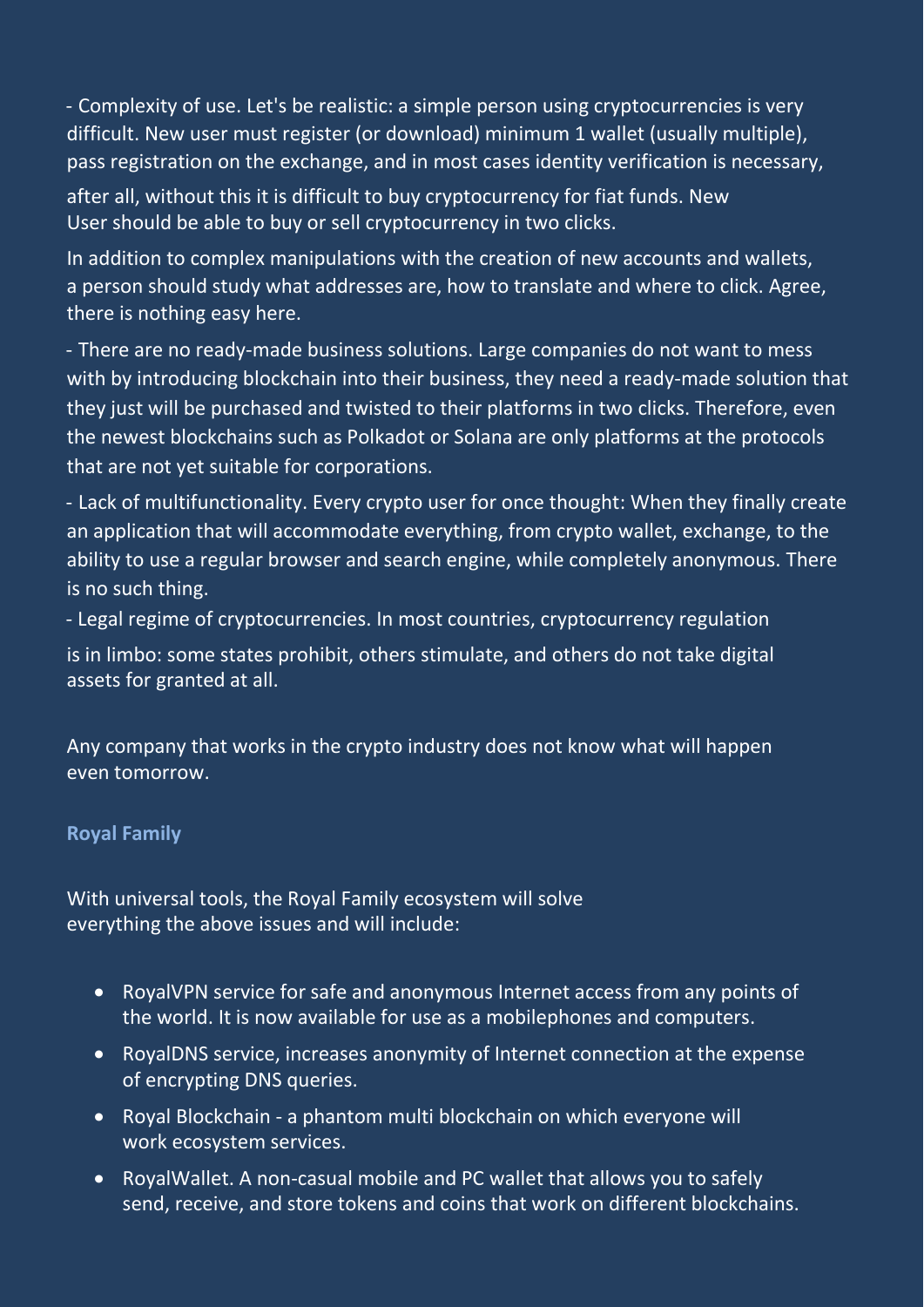- Royal Messenger. Anonymous messenger working on its own blockchain.
- RoyalOS is the operating system with an open source code, strongly privacy, security and anonymity. It includes hot wallet with a level of safety cold wallet and is completely free.
- DEX exchange and decentralized anonymous bridge between blockchains.
- FSN service is a managed backend for development projects on blockchain. It includes smart blockchain nodes with exceptional speed, web3 API, and easyto-use SDK.
- Royal Digital Currency. Universal native technical multi-digital ecosystem asset. Currently implemented on the blockchain Binance Smart Chain (BSC).
- Universal Royal APP. At the final stage of development, all available services will be available in one application.

# **RoyalVPN**

RoyalVPN is a virtual private network that protects personal data from leaks, encrypts, and hides traffic from the provider. Also, your real the location will not be available to identify the sites you visit.

The Royal VPN application can be installed and used on all modern devices running Android, iOS, Mac, Windows, Linux, and Unix.

The advantages of the Royal VPN application are:

- The ability to connect to a large number of VPN servers throughout to the world landing traffic in the required country, which is very important to get Access to local services and services. It also allows you to access resources and services that are restricted by various policies motives. And also, which is not insignificant, it allows you to hide the real location from surveillance, preventing your IP address from being used for this.
- Absence of user connection logic guarantees absolute privacy.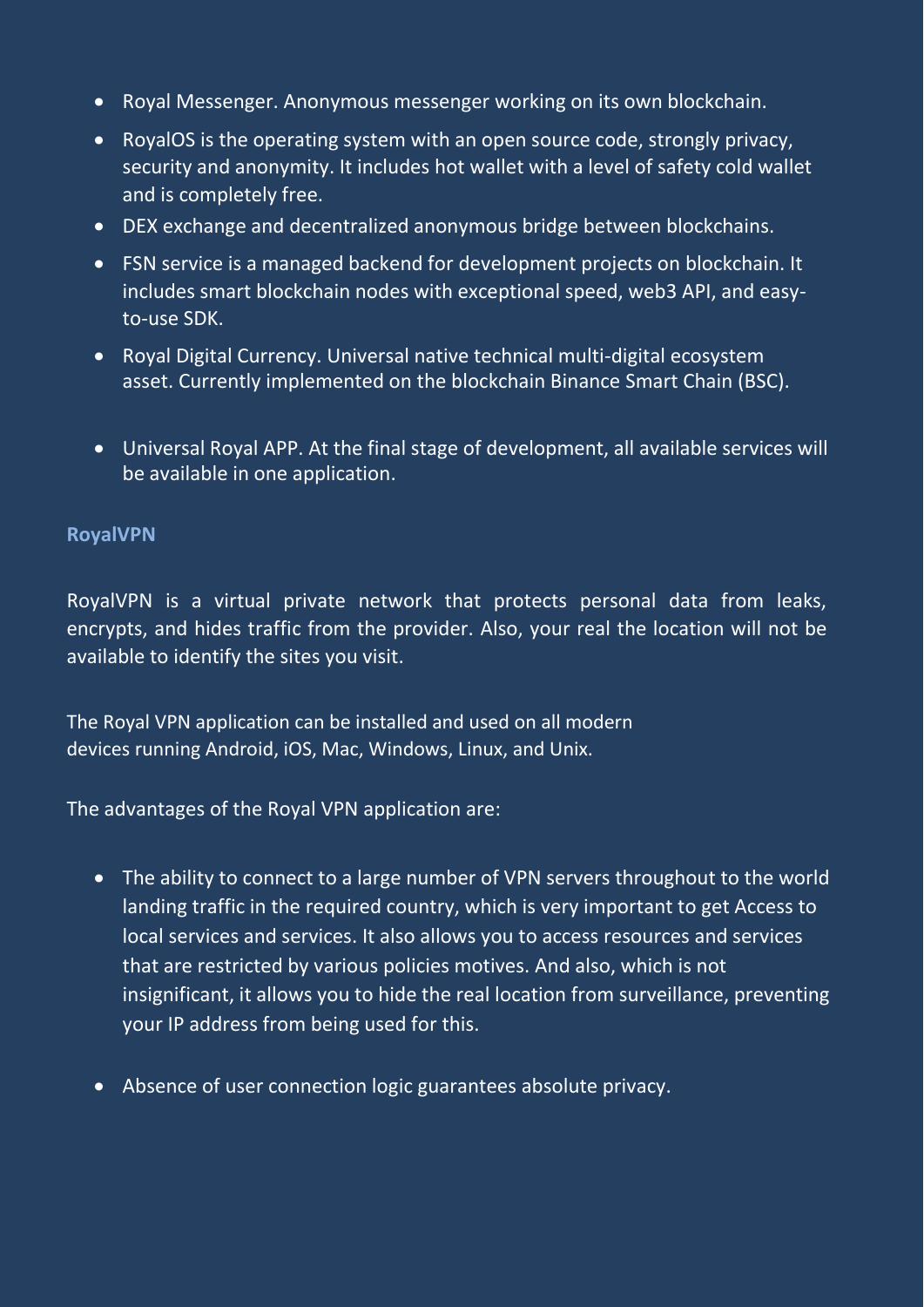- Application availability for all operating systems such as Windows, MacOS, Android, iOS, \* nix will allow you to use the VPN service on all available computers, phones, and even TVs.
- Built-in security CyberSec increases security connections and protects you from underneath
- Split tunneling allows you to start only traffic from the VPN tunnel specific applications you have selected.
- Kill Switch blocks Internet access without VPN. It is very important if you do not want your device to connect to the Internet without establishing secure connection to the VSN server.
- Auto-Connect allows you to enable VPN when the device is loaded.
- Free access to a basic set of features to assess convenience use the service before purchasing access to enhanced functionality.
- Convenient payment methods and discounts when signing up.
- Referral program, gives you the opportunity to receive a free subscription to enhanced app functionality, and help your friends be more protected.

#### **RoyalDNS - DoH service**

Another popular product of the company is RoyalDNS - DNS over HTTPS service that protects DNS requests from interception by intruders and prevents the provider and special services from saving the history of your actions on the Internet. It also increases your security in today's realities. In addition, Royal offers caste development services in network security and implementation in existing systems Customer.

#### **Royal Blockchain**

Royal Blockchain - a phantom blockchain consortium on which they will work absolutely all Royal Family services.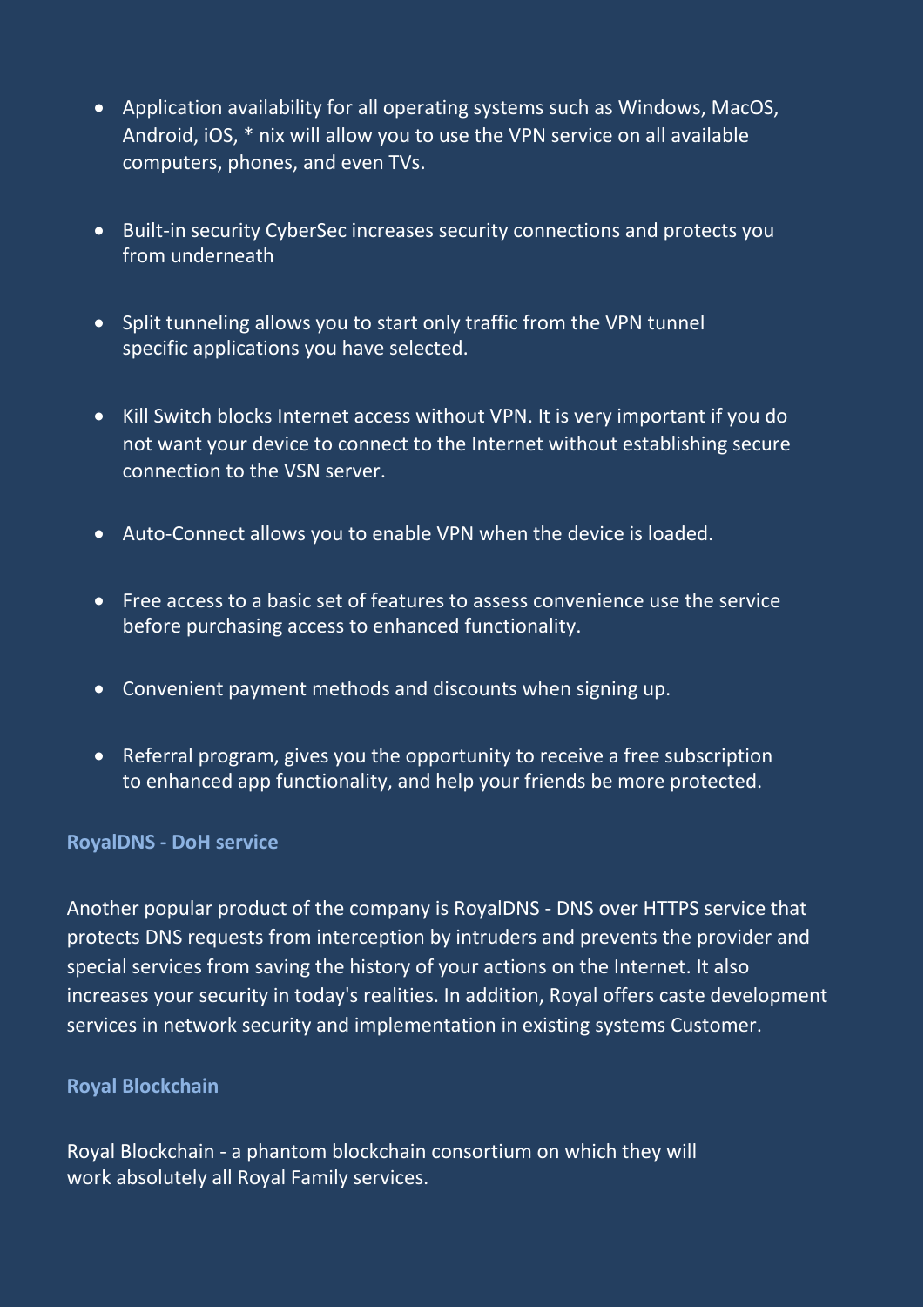Royal Blockchain does not plan to "kill" Ethereum, Bitcoin or any other cryptocurrency, we want it to exist with other top blockchains and helped users safely and anonymously conduct any digital transactions.

Key Benefits:

- Blockchain consortium. This type of blockchain combines elements of public and private networks, allowing them to be used as normal decentralized networks (Ethereum), and implement technology in the world fiat products. The rules of such a system are very flexible, and the blockchain is the most effective when multiple organizations work in the same industry, and they need a common framework for transactions or information exchange. "Phantom blockchain. Only the recipient and the sender. So far without technical details.
- Decentralization. A pool of validators will be formed to deal with checking user transactions in the network, as well as ensuring continuous, uninterrupted operation of the blockchain by confirming transactions; production of new blocks. Each validator must ensure that the nod has always been active otherwise, validators will receive serious fines.
- Minimum commissions or their complete absence. Conference fees transactions will be approximately at the level of the Solana blockchain, where for 1 regular the transfer needs to pay a small fraction of a cent. Will also be provided zero fees for certain types of transactions, or even for users (addresses) that assist in the development or development of the project.
- Cross-chain bridges. A large number already exists at this time Internet bridges for different types of blockchains, which allows users Use combined DeFi financing methods across networks. Despite the advantages, the use of bridges between blockchains requires great patience and good technical knowledge for both developers and the most users. Royal Blockchain will provide an opportunity in two clicks and without any technical knowledge transfer quickly and securely between networks. First of all plans to connect Ethereum, Binance Smart Chain, Solana, Polkadot, Minter, Avalanche, Polygon, Terra, Tron и Cardano. Order and candidates for connections will be negotiate with the community and validators individually (possibly by decentralized voting). In any case, each user will be able to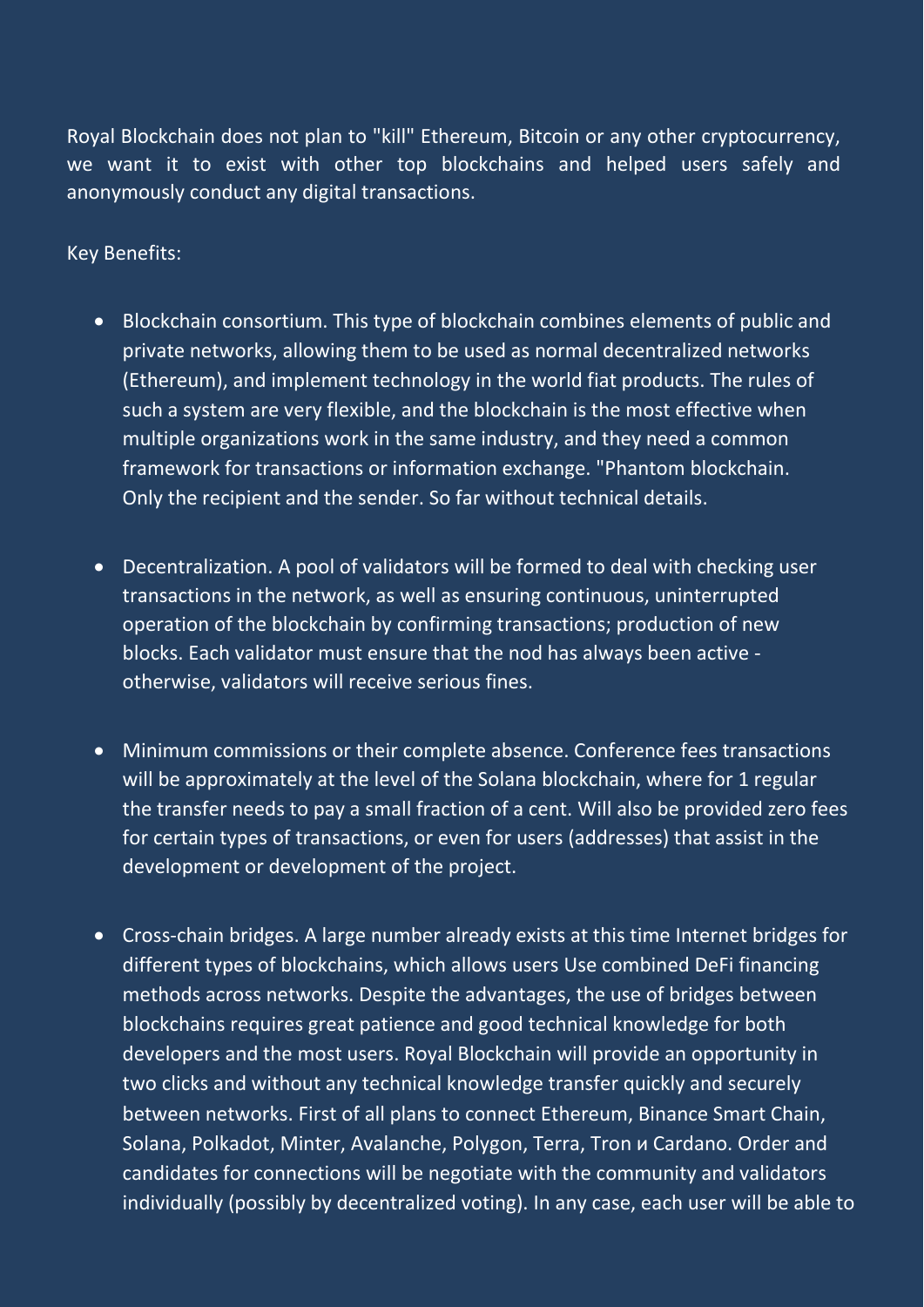transfer their assets between blockchains very quickly, anonymously and with minimal commissions.

 Built-in DEX exchanger. As in every modern blockchain, in Royal Blockchain will be its own decentralized trading platform, where its assets will be managed only by the user. So far, no innovative teddy is not provided - standard DEX with basic functions Pancakeswap or Uniswap.

### **Royal Smart Node Service**

Royal Smart Node Service (SNS) is an analogue of giant infrastructure services for web3 development projects such as QuickNode, Alchemy, ANKR, Infura. The main advantage is your own security environment Royal SNS, from which all development projects will benefit. He has no competitors in the market. More details will be provided later.

### **Royal Digital Currency**

Royal Digital Currency (Royal) is a native digital asset of the Royal Family ecosystem. The maximum emission will be 1 000 000 000 Royal. The first 200 000 000 tokens will be released on the Binance Smart Chain (BSC) blockchain, to automate ICO, IDO and simplify distribution tokens for marketing purposes.

From the initial release, 50,000,000 will be allocated for private sale. For public sale, no more than 75,000,000 Royal. Another 75,000,000 Royal will be spent on marketing goals and brand promotion.

The rest 800 000 000 Royal:

- Depending on the tasks, trend and interest of the community, different the number of tokens will be issued on blockchains Solana, Polkadot, Minter, Avalanche, Polygon, Terra, Tron, Cardano and others where will be formed decentralized liquidity pools.
- About half of the issue will be mined in the form of a native coin in the Royal network Blockchain. It is worth noting that Royal Blockchain will perform the function of a bridge over which Royal token/coin can be distilled into different blockchains without any problems to perform a variety of tasks. And most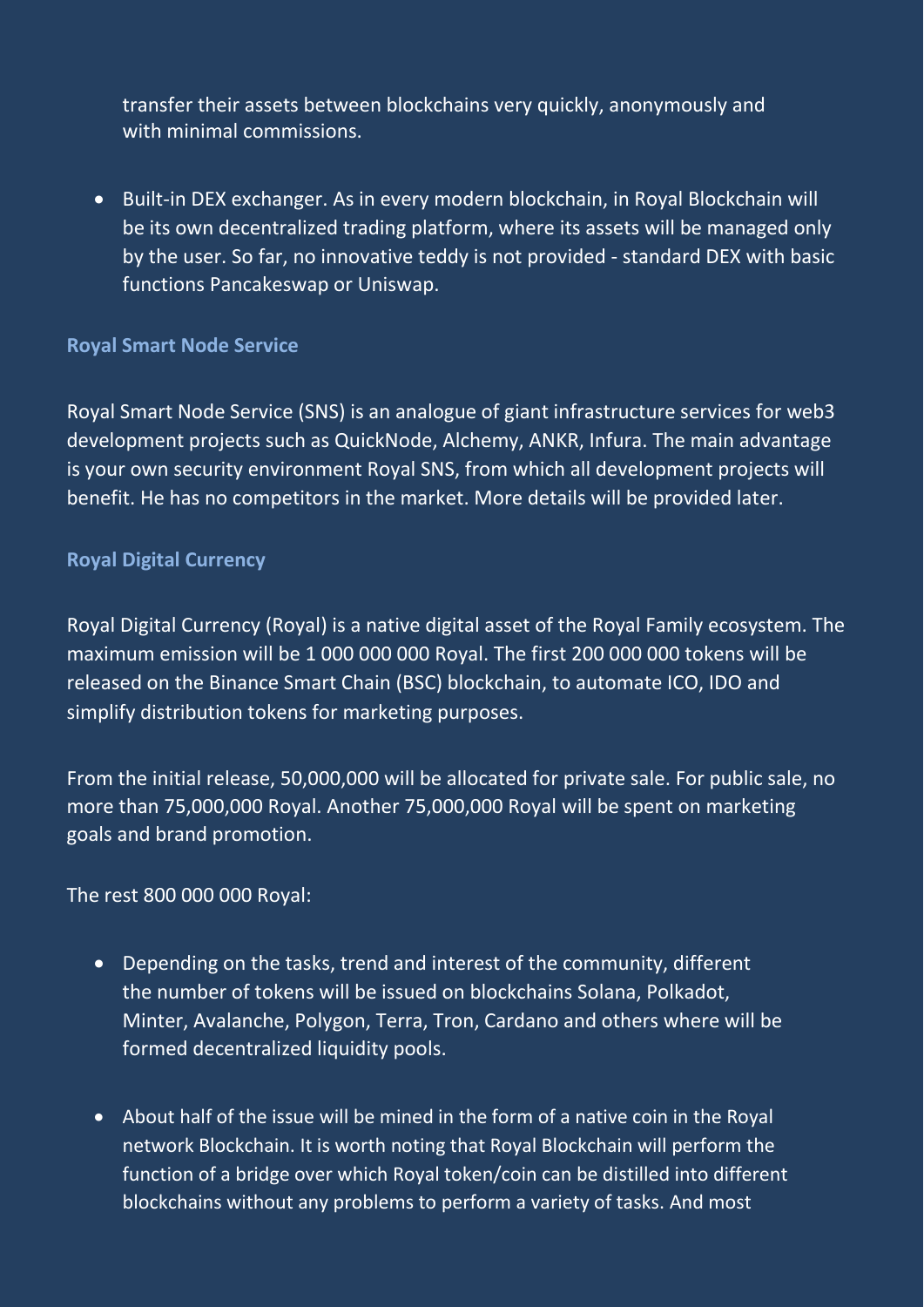importantly - it will be cheap and fast. What does Royal Digital Currency (Royal) need for:

- Marketing. In addition to standard advertising, Royal Family will use own digital asset as a tool of advertising and loyalty. In many in poor countries, people cannot afford to buy cryptocurrency, so there will be it is logical to give them such a chance - for fairly easy tasks and advertising ecosystem products, everyone will be able to get some tokens, which, if desired, will be able to sell or buy and receive interest for this. Selfdrop and Bounty are also planned in different formats.
- Payment of services. Totalitarian regimes flourish in the World every year they are all more and more. In these countries, Swift, Visa, Mastercard are massively turned off, but blockchain - an ideal tool with which you can pay almost service from any part of the world. In other words: for Royal Digital Currency (Royal) you can purchase not only Royal Family ecosystem services, but also products and services of partners with whom already cooperation negotiations are under way.
- Anonymous and secure translations around the world. Royal Digital Currency (Royal) will offer each user real anonymity. Many people think that Bitcoin is anonymous. No. If desired, almost any transfers during a certain time can be tracked and even compared with a real person. Wonderful services like Chainalysis have a huge staff, the most powerful AI computers, and multimilliondollar contracts with the largest companies and States. They learned a long time ago to compare the necessary algorithms and you need to calculate a person/group of persons. Royal does not plan to become a darknet tool, developers want to provide every user has real money with which to make completely anonymous operations, while not afraid that tomorrow they will come to his house representatives of law enforcement agencies and will issue a fine.
- dPoS mining and stealing. Without this, it is no longer possible to imagine a modern crypto the world. PoW use older and slower projects, the future for PoS and its newer subspecies. Do not forget about the DeFi sphere, with the help of which you can add your tokens to liquidity pools and make money from it. All this will be possible with Royal Digital Currency (Royal).
- Secret use cases to be described after release some products.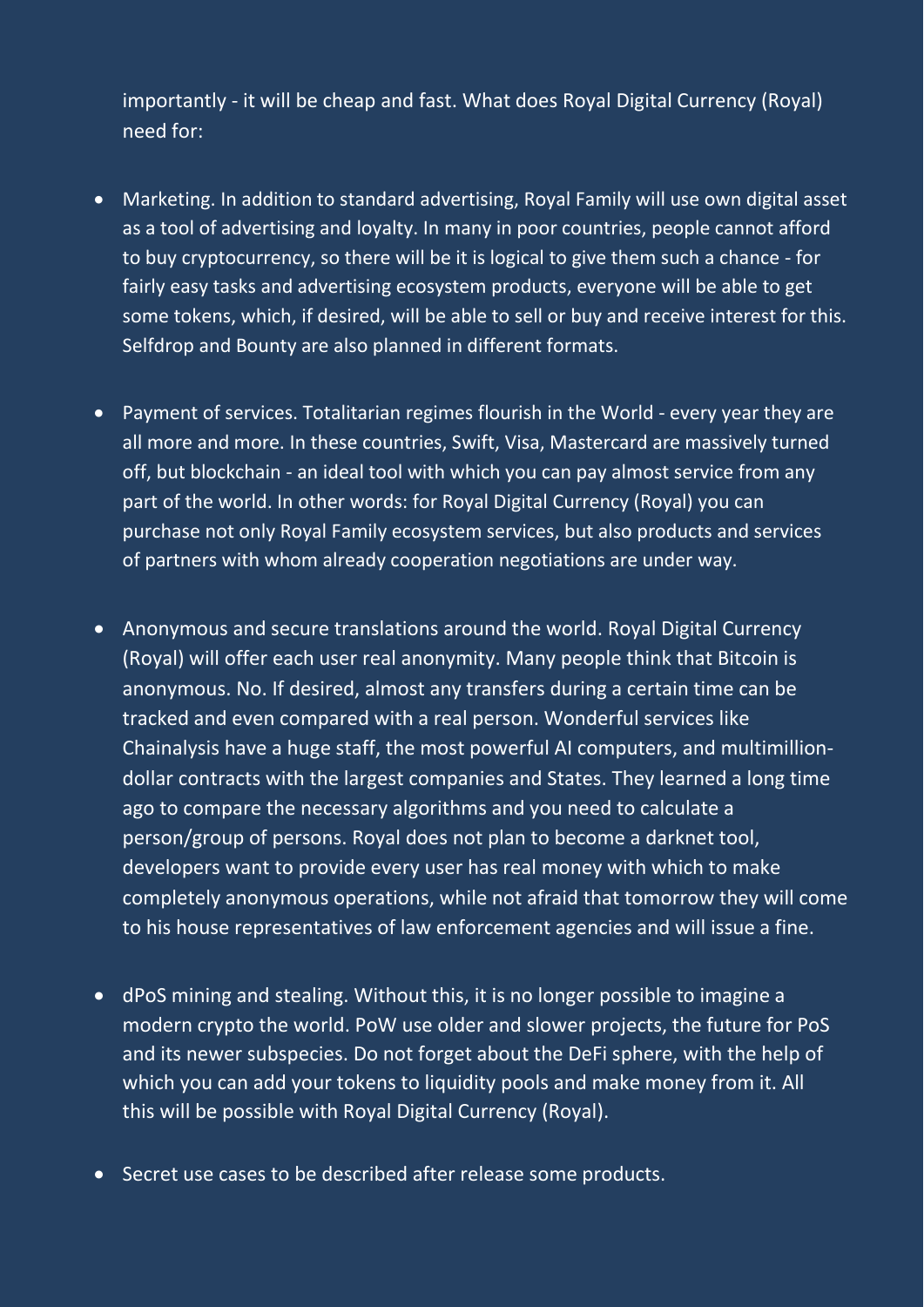### **Royal Wallet**

Storing all your digital assets on an exchange account is unsafe, because the account the user even on the steepest exchange can be hacked, or blocked. Also, do not forget about bankruptcy or breaking into the trading platform (hello Livecoin). Therefore, keep assets on your own wallet, to which there is access only the user has the best solution.

Royal Wallet is a multi-currency non-custodial cryptocoonbag that will be support all top (and not only) blockchains, and also allow the user use wallet from anywhere in the world, even if local jurisdiction blocks all crypto services.

When creating a wallet, developers are primarily equal to long-term industry leader - Trust Wallet. Royal Wallet will have similar functionality, but this will be lighter and more optimized for different devices.

In the first version of Royal Wallet, all the main features of any multi-currency wallet, but the highlight will be the built-in VPN, which will be run at the same time as the application is loaded, which will allow users not to worry about the security or breach of personal data. In the next versions of the wallet, the Royal phantom blockchain will act as the core Blockchain, which will provide users with many unique chips, which are not yet on the market: total anonymity of transactions and number stored assets, built-in DEX bridge, as well as several others secret novelties (details will be in later stages of development).

#### **Royal Messenger**

Almost all current instant messengers are either centralized or built on P2P technologies - in both cases, data can be intercepted. At using a centralized system, fraudsters are enough to hack central server, and in P2P scheme - compromise a certain user. Code (database of information on all correspondence) of all "pops" instant messengers are completely or partially closed. Do not forget that with any request by authorities (or other influential persons), majority messengers famous social networks will gladly merge their users.

Blockchain will very easily save users from such problems. Royal Messenger will store all messages in the blockchain: as a result, the information is not stored on device, and blockchain nodes store encrypted messages in free access. The last stage of protection is